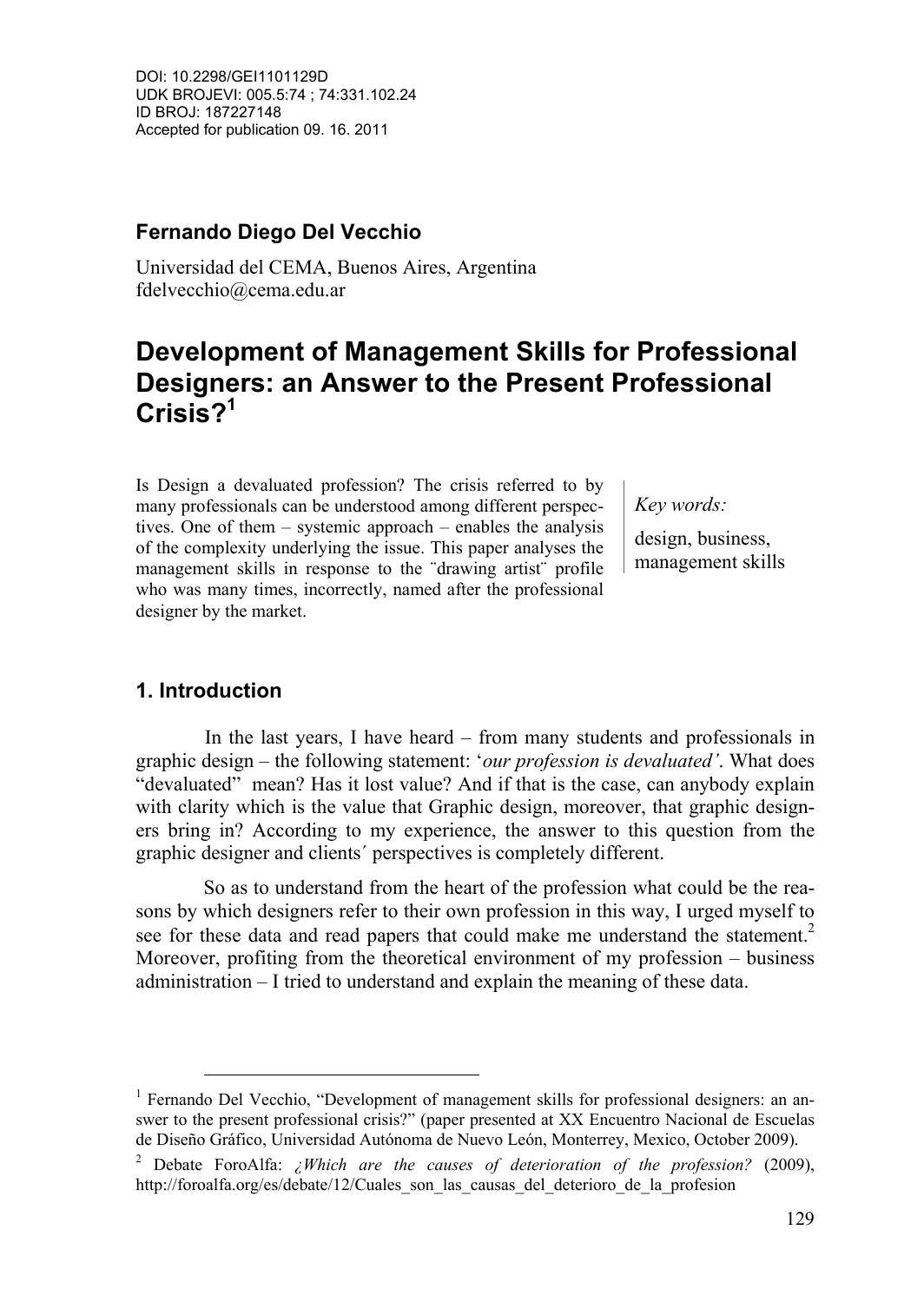#### **2. Demonstration of the Issue**

Many articles published by Foro $A$ lfa<sup>3</sup> make reference to the crisis perceived by Designers: describing regular regrets of Designers related to their clients,<sup>4</sup> protests of Designers due to the lack of studios where to develop their talent or creativity<sup>5</sup> and complaints of Designers owning their own studios, referring to the "switching behavior" of a big mass of designers, rotating permanently among different studios so as to gain the required "experience" that would enable them to become the owners of their own studio.<sup>6</sup>

 A regular manifestation made by Graphic Designers, referring to their daily issues they should cope with when working is that: '*clients do not value my work*'. In this way, the protest is displayed when the employers and clients do not wish to pay – according to the same designers – the price their work deserves. The fact that their work does worth less each time (in terms of salary and prices) is one way in which I understand the statement '*devaluated, deteriorated and undervaluated profession*'.

#### **3. Survey on Data Related to the Profession**

It is not typical to find data related to the profession. I have consulted the survey performed by Observatorio Laboral, $^7$  which publishes professional and laboral market polls from Mexico. The survey contains interesting data related to the profession, some of which I will explain in detail.

Comparing three professions – graphic design, administration and marketing one finds the following:

In the last 10 years (period  $1998/9 - 2007/8$ ), the number of students at the graphic design career has increased 158%, the number of students at the administration career has increased 58% and the number of students at the marketing career has increased 146%.

Comparing waging levels, one can observe that the wage level of a professional in marketing is placed 24% above the salary of a professional designer; the same occurs with a professional in administration (the salary is 28% above the salary of a professional in graphic design).

 <sup>3</sup> http://www.foroalfa.org/

<sup>&</sup>lt;sup>4</sup> Guillermo Brea, *Wailing Wall* (2006), http://foroalfa.org/es/articulo/67/El muro de los \_lamentos

<sup>5</sup> Román Perona, *Designer "Swiss razor"* (2009), http://foroalfa.org/es/articulo/193/ Disenador\_navaja\_suiza

<sup>6</sup> Adrián Pierini, *Swallow Designers* (2008), http://foroalfa.org/es/articulo/149/Disenadores \_golondrina

<sup>7</sup> http://www.observatoriolaboral.gob.mx/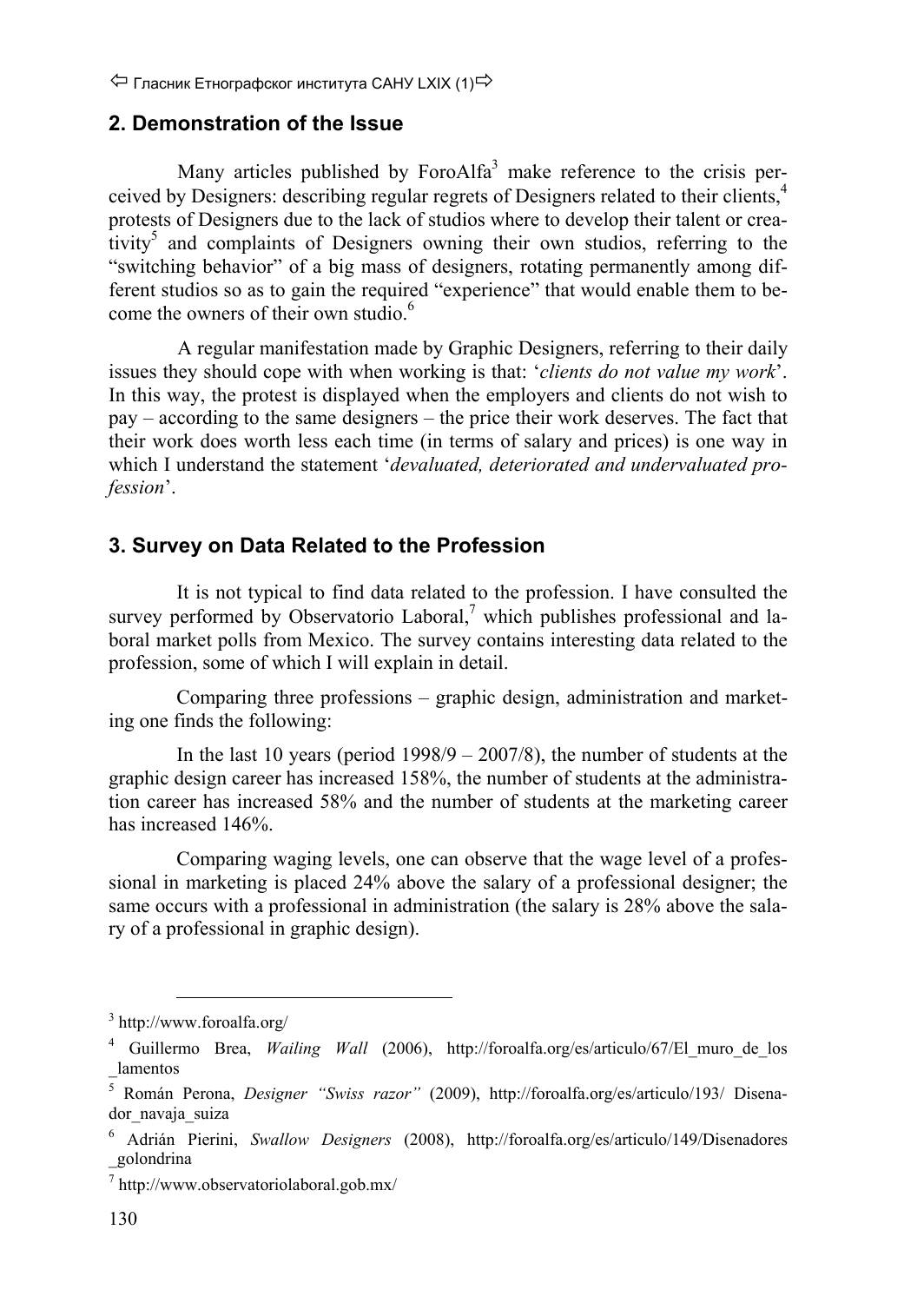At the same time if we compare the job relation (that could be interpreted as the percentage of professionals working in different activities directly related with their instruction) one can find the following data: Graphic designer, 62%; marketing, 48%; administrator, 41%.

If one compares the relation between professional and technical levels of the professions above mentioned, one can find that a professional graphic designer earns 28% more than a designer with technical studies (at jobs related is of 71%); a professional with a degree in marketing earns 103% more than a technician in marketing (at jobs related is of 57%); a professional with a degree in administration earns 121% more than a technician in administration (at jobs related is of 57%).

My interpretation of the information is the following:

- 1. The market understands that and for that reason benefits in a different way there is a difference between a professional in administration and in marketing, but not between a professional Graphic designer and a designer with technical Studies.
- 2. The degree of specificity on the job of a professional Graphic designer and a designer with technical Studies – compared with other professions – could mean that they are less adaptable to work at Jobs not related with their instruction.

As I have already explained in the introduction, using some of the Tools typical of the administration area, I could interpret why the profession is perceived as deteriorated. The first one is the matrix of rivalry amplified, $\delta$  which permits to understand the composition of an industrial sector and from there the existing forces which determine the profitability of the same sector.

### **4. Factors Related to the Impairment of the Profession: Components of the Industrial Sector**

An industrial sector is a Group of companies that produce interchangeable products (Porter 1997, 25). In this industrial sector (graphic design), one can identify the following intervening forces, emerging from the sectors´ components:

- 1. The rivalry among existing firms (graphic designers), tendency in progress, according to the information provided by the Observatorio Laboral, and with the characteristic of offering services – according to the market – apparently not differentiated (very few differences between professionals and technicians).
- 2. The bargaining power of buyers (clients), increasingly more now, due to a demand on design does not seem to increase at the same proportion as the number of professionals offering their services.

<sup>&</sup>lt;sup>8</sup> One of the ways of naming the structural analysis of industrial sectors. (Porter, 1997: 23).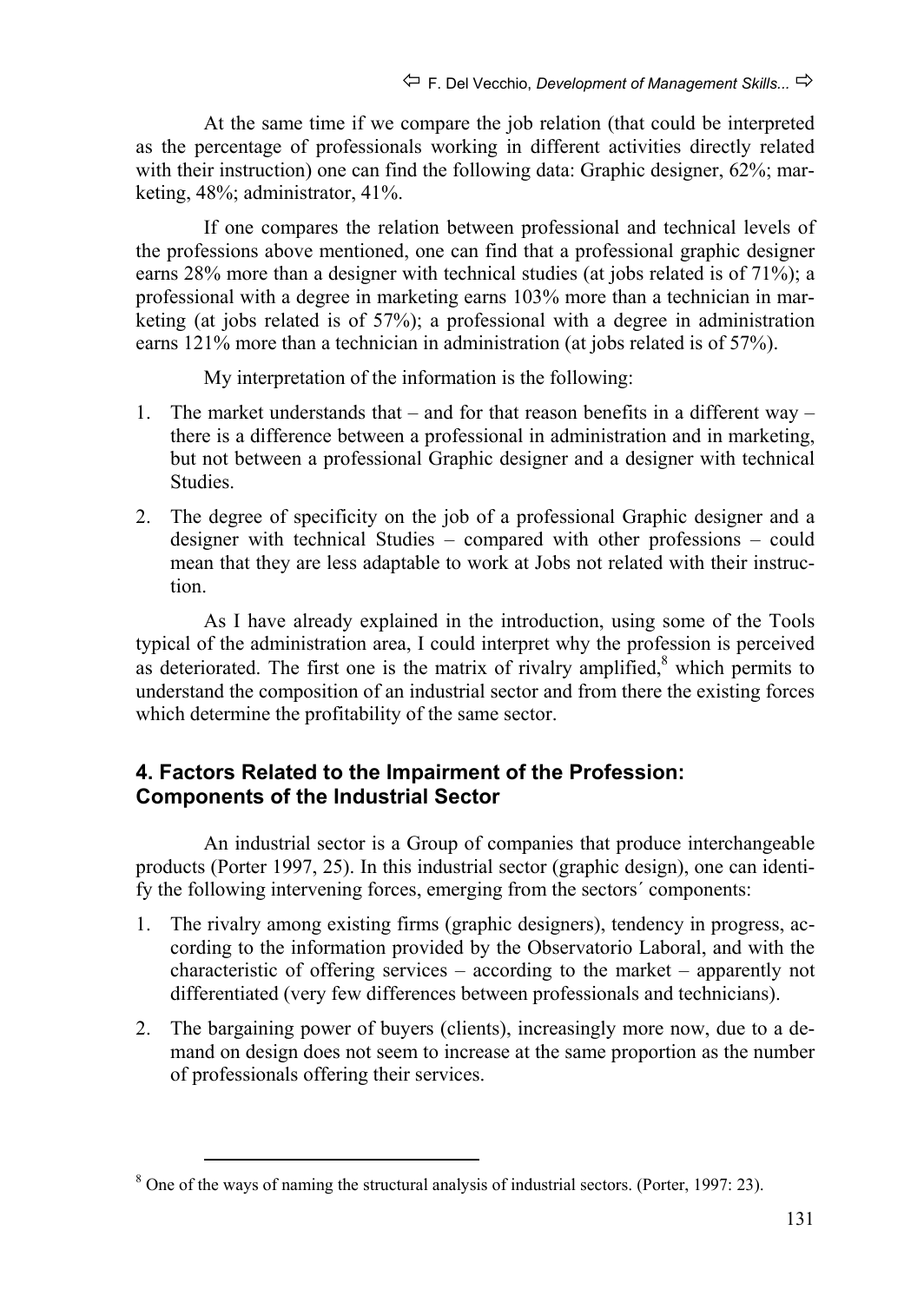Гласник Етнографског института САНУ LXIX (1)

- 3. The bargaining power of suppliers (represented by the institutions that offer programs of Studies), at increasing demand due to the interest of a great number of young people for design studies, as well as the number of designers being integrated, is justified by the problem of selling their services to offer training in programs and design Tools.
- 4. The threat of substitute products or services (represented by informatics tools from nowadays – according to the market and some designers, build up the designer).
- 5. The threat of new entrants, represented by a number of people interested for "selling" graphic design services not being real Graphics Designers (enabled by the lack of entry barriers which added to the inexistence of exit barriers determine low incomes at low risk).



Figure 1: Forces driving industry competition. (Porter, 1997)

The natural articulation of the actuating forces determine, in consequence, a profitability tendency to the low by sector, added to the declaration made by a lot of designers related to the difficulty of getting a job, $9$  related to the low salaries being offered, related to the difficulties in achieving an equal price (not a superior one) for the same service offered in previous years.

 <sup>9</sup> Debate ForoAlfa: *¿Why is it so difficult to find a job as designer?* (2009), http://foroalfa.org/es/debate/13/Por\_que\_es\_tan\_dificil\_conseguir\_trabajo\_como\_disenador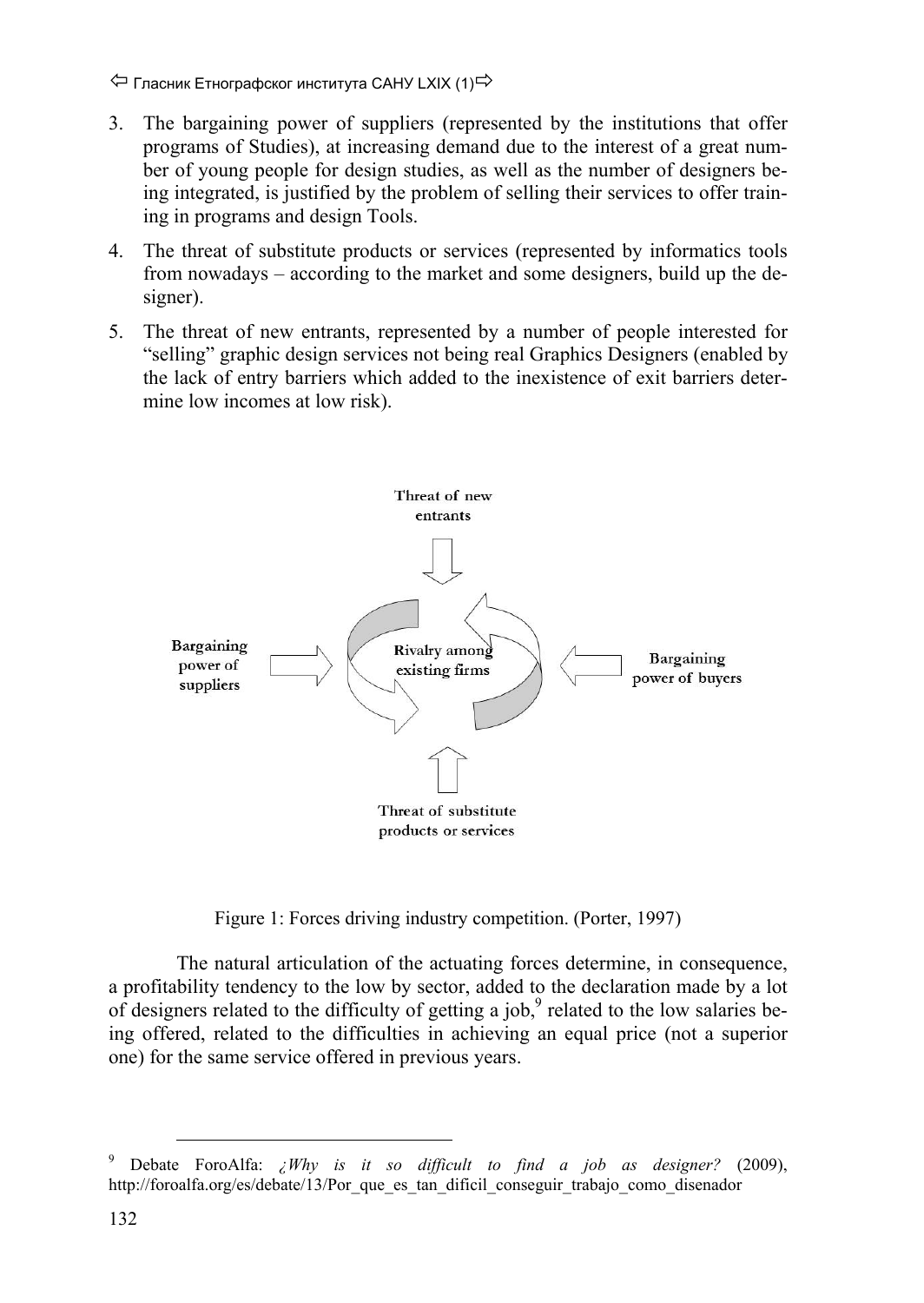The crisis to which many refer to could mean not only the interaction between forces, that habitually attain a natural equilibrium but also to the fact that – possibly – one is confronting a situation really unusual: a strategic inflection point.

The concept of "strategic inflection point", or forces 10X (to explain the confluence of factors ten times more superior than normal, in terms of strength), was developed by Andrew (Andy) Grove in his book "Only the paranoid survive". In his book, Grove explains that in the event of certain situations like this "strategic inflection point", the basis of the industrial sector is modified to such an extreme that everything seems to crumble (and traditional behavior do not longer work as they did before).

It is possible that in the event of these conditions, the sector could be going through these circumstances. This can be the answer to the statement "*clients do not value my work*", which explains – in my opinion – the awareness of a devaluated, discredited, undervalued and deteriorated profession.

#### **5. Facors which Provoke the Deterioration of the Profession: "Organizational Model" by Gary Hamel**

In his book "Leading the revolution", Gary Hamel offers an organizational model which describes a model of organization that he describes in the following way:

Every company<sup>10</sup> is composed of four different models [...]. At the base, the "operative model", referring to what employees do every day, how they are organized, what activities they perform, how they treat their clients and which process they manage. Above the operative model one finds the "business model", representing choices, conscious or unconscious that the company has performed related to the different stages of their business concept. Then, above the business model one can find the "mental model", which refers to all beliefs that an individual might have that could encourage the industry success  $11$ . It is the dominant dogma and formalism related to what clients to serve, what those clients want, how to fix prices, how to organize oneself, what distribution chains to use, etc. And above all one finds the "political model". (Hamel 2000, 204). And he continues as follows: The political model is the way in which the power is distributed in the organization, in particular, the power of imposing mental models. (Hamel 2000, 205).

 $10$  The organization (system) in which the model is applied is the industrial sector under study.

<sup>11</sup> According to Senge *"mental models" are suppositions deeply entrenched, generalizations and images that coincide with our way of interpreting the world acting in consequence.* (Senge 1992, 17). *By definition, all mental models are simplifications.* (Senge 1992, 225).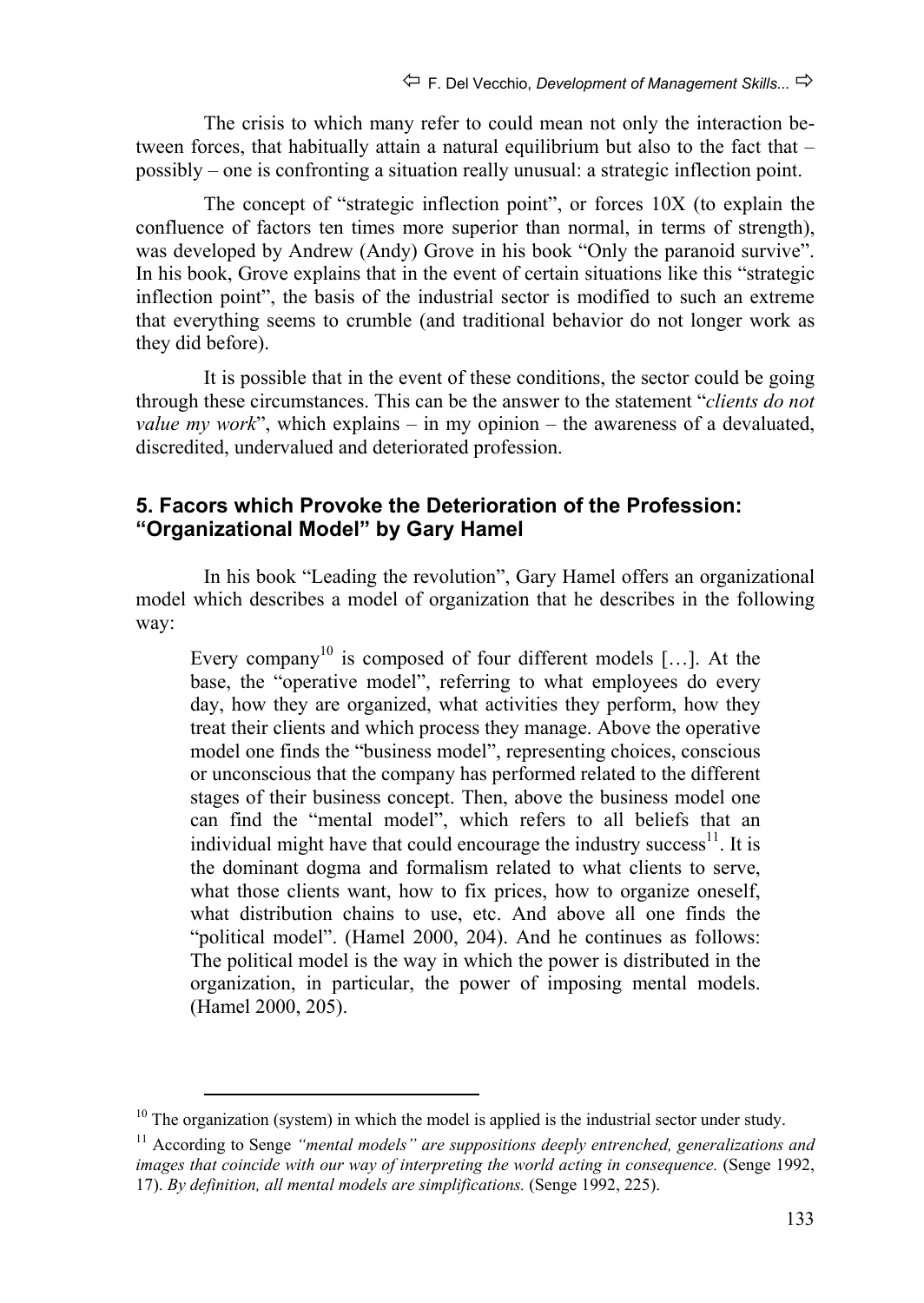

Figure 2: Graphic representation of the models of organization.

The Graphic representation of the models of the organization (interpretation developed by the author of the paper) makes it simple to understand the causative relation among the different and consecutive models. I understand that there exists a relation of inclusion among the different models, according to what Hamel mentioned when he states:

At the base one can find the "operative model" […]. Above the operative model one can find the "business model" […]. Above the business model, the "mental model" […].Above all, one finds the "political model".

That is to say, the operative model is "conditioned" or limited to the business level and this is conditioned or limited by the mental model and this model is conditioned by the political model.

From the systemic point of view, the system "models of organization" could be represented in a similar way to the sequence "systemic structure, patterns of behavior, facts."<sup>12</sup> (Senge 1992, 57):

<sup>&</sup>lt;sup>12</sup> The structure influences the behavior.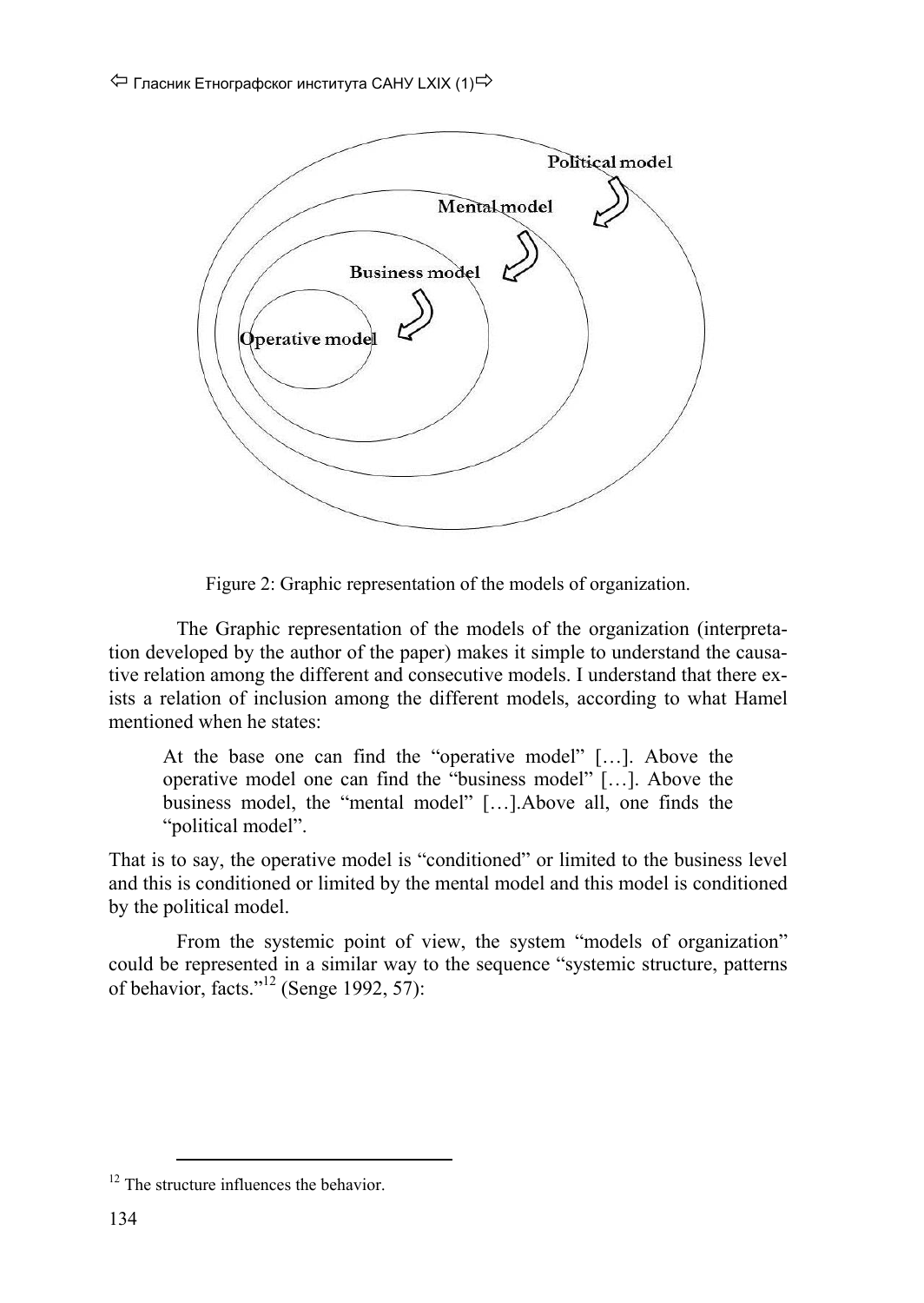

Figure 3:

Graphic representation of the models of organization from a systemic perspective.

These four models could be thought as a sequence of archetypes "Limits to Growth", <sup>13</sup> that explain the sequence of behavior in a sector. In each case, one finds a limiting condition (limiting factor) – the superior model – generating consequences (conditionings) on the inferior model under the hierarchy explained by Hamel. A problem cannot be solved in the same level of thought in which it has been created,<sup>14</sup> a problem – for example – in the operative model cannot be solved in the same model in which it is presented (but it could be managed in that level) but in the superior level of the hierarchy, that is to say, the business model.



Figure 4: Archetype limits to growth. (Senge, 1992)

 <sup>13</sup> Senge (1992, 125).

<sup>14</sup> *The problem cannot be solved in the same level of thought in which it has been generated.* Quotation attributed to Albert Einstein.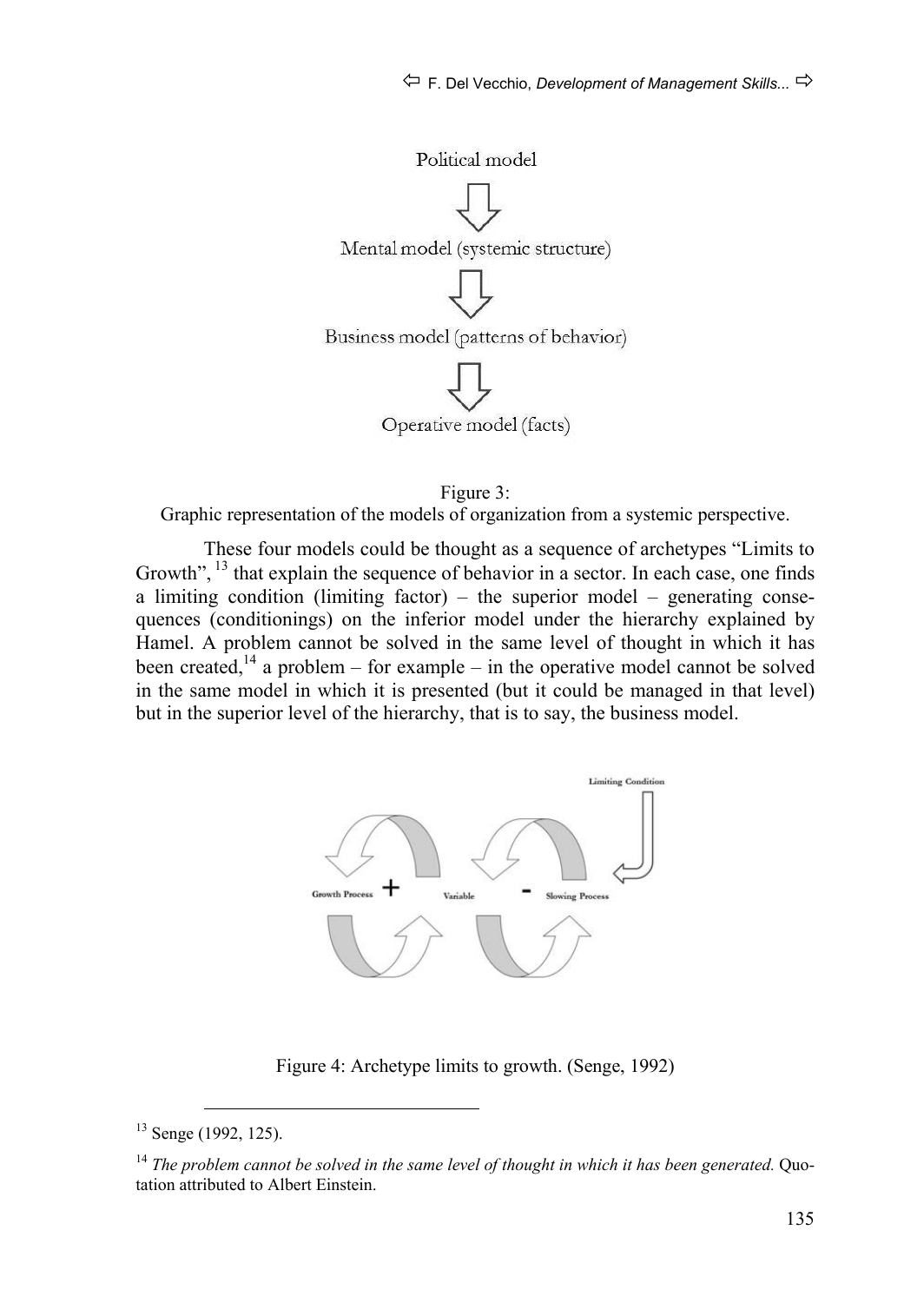$\Leftrightarrow$  Гласник Етнографског института САНУ LXIX (1) $\Leftrightarrow$ 

Thinking of a sequence of limitative conditions instead of only explaining the condition or situation, makes me use  $-$  to enrich the analysis  $-$  the Theory of Restrictions (TOC) by Goldratt.

#### **6. The Weakest Link in the Chain**

Goldratt, in his book "The goal", explains that the strength of a chain depends on the strength of the weakest link of the chain. As in the example of the chain, this occurs in any system and in it the "weakest link" could (and must) be indentified – the one in the industrial organization is named "bottleneck" – so as to provide it with more capacity. This is exactly similar to the systemic thinking regarding the answer and treatment in case of a limiting factor as the one in the archetype of limits to growth. The "bottleneck of the system" or restriction, corresponds to the limiting factor that launches the curl in compensation feedback.

The relation between the work of Goldratt and systems dynamics is explained by Fred Kofman in his book "Metamanagement".15

Analyzing the archetype, and so as to see its relation with the Theory of Restrictions, its administrative principle (the way in which the condition should be approached) indicates: *"Do not accelerate growth, eliminate the factors that limit growth."* (Senge 1992, 125).

I observe that in the model of the organization made by Hamel, a series of archetypes limit growth, in which each superior model corresponds or works as a limiting factor in relation with its inferior model (for example: the business model conditions – it is a "limiting factor" – the operative model). When have we identified the main and last restriction to the system? I think that it depends on our own mental model, so as to resume the system being analyzed.<sup>16</sup>

Analyzing the case of the model of organization made by Hamel, at the top we have the political model, the superior conditioning factor; and Goldratt says: "*The true restrictions, including in our plant were not the machines but the policies*".17 (Goldratt, 2007: 471).

 <sup>15</sup> *"Eliyahu Goldratt, an Israeli physicist who revolutionized the productive systems with his theory of restrictions. Its main application has been in operative Management, but the theory of Glodratt is much more extensive. His ideas are the best methodology that I have encountered to confront systemic problems"*. (Kofman 2001, 335). Goldratt makes also reference to this: *Even though the Theory of Restrictions does not explain about the theory of Systems, it was at that time offering an approach by which a complex system could be managed by only some leverage.* (Goldratt 2007, 518).

<sup>16</sup> Senge states that (1992, p. 134): *[…] the structure of the limits to growth also teaches us a lesson. There will always be more limiting processes. When one eliminates or undermines a cause of limitation, growth appears till another limitation arises.* That is to say, once identified a "bottleneck", one should enrich it with capacity till one gets to a new one.

<sup>&</sup>lt;sup>17</sup> Politics are only decisions of individuals who are in possession of power, the authority and influence to install an specific way of thinking in the organization or system. Those politics condi-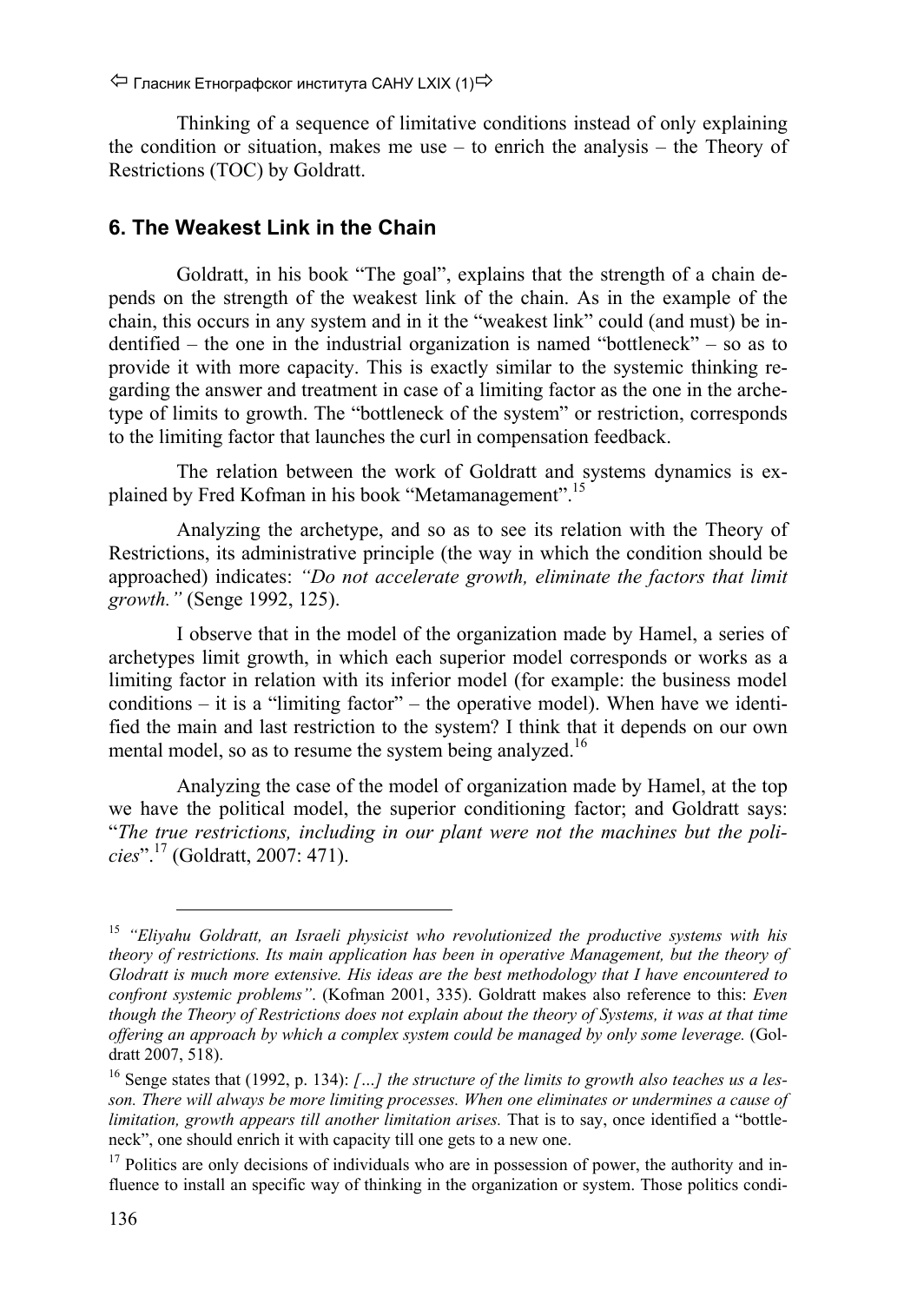I think that, in the case under analysis, the political model constitutes the main restriction to the system. In this paper, the political model is being represented by the opinion of referents in the sector, about – among some others – the definitions about what design is, the social function of design and about the professional profile of the graphics designer.<sup>18</sup> The opinion of referents (included instructors training Graphic Designers), conditioned the student/professional imposing mental models (the models of the referent). The opinion of the referents, the political model is explained through the work of Raúl Belluccia (2007), regarding expectation and disappointment when receiving instruction in design.<sup>19</sup>

#### **7. Expectation and Disappointment when Receiving Instruction in Graphic Design**

Belluccia (2007) explains the expectations of the Graphic design student in respect to a series of issues, presenting the counterpart of Disappointment of the same student when graduating or when getting early in contact with the reality of the profession in the working environment.

Due to this, I will only quote the expectation and disappointment in relation to the designer profile. Belluccia states:

"The expectation: The designer is a free and independent professional that performs a creative task, not much regulated, not habitual and even enjoyable The designer is a privileged individual that performs what he does. The disappointment: the designer performs a job superconditionated by the context and the demand, many times as an employee with a fixed income. As any other worker, the designer could only attain god results with a lot of efforts". (Belluccia 2007, 43).

The expectations mentioned by Belluccia correspond to the mental model of the Graphic designer, conditioned in its instruction by the referents of the sector that conform the political model. In no way, I am trying to demonstrate that  $-$  consciously or unconsciously – the instructors or referents in design act intentionally conditioned in the wrong way the future professionals in design. Maybe, this is a point of investigation, in the university environment, the instructor (and the refe-

tion the way of thinking of the people who operate the system, determining a model in business (pattern of behavior) and in the end a way of doing things daily (more operative, level of facts).

<sup>&</sup>lt;sup>18</sup> In relation to this, it is important to read the debates related to these topics in Foroalfa (http://www.foroalfa.com/).

<sup>&</sup>lt;sup>19</sup> Belluccia states that (2007, p. 9): [This book] It is an imitation of a series of expectations that are normally encouraged at schools of design which makes it difficult, in my opinion, the instruction to make a good Graphics designer, adulterating his essence. They are expectations that exist far away the profession; they are wishes or false belief that constitutes a kind of mythology deeply rooted in certain university environment. The imitations called in this paper ¨disappointment¨, uncover my opinion.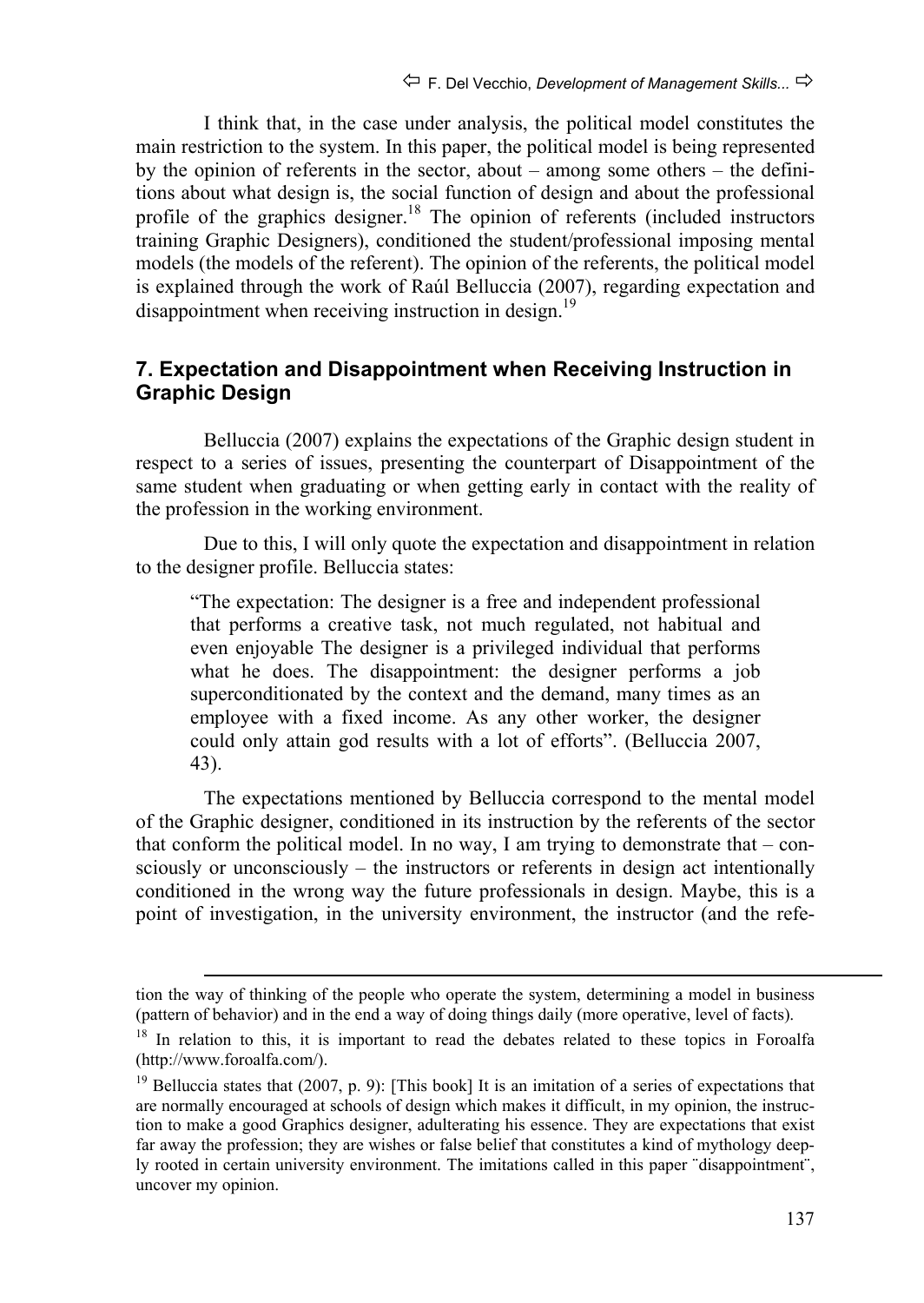Гласник Етнографског института САНУ LXIX (1)

rent) also want to work with the idea represented by "the expectation" (however that in the professional environment the reality is different).

According to this thinking, the mental model of the designer in respect to his behavior at work derives from a lack in management skills (explicit in the business and operative models). This mental model, among others, shows the following pattern: Graphic Designers speak among them about management issues (because their work is to design, what probes the barrier in teaching – in terms explained by Peter Senge – "I am my position"<sup>20</sup>); the instruction and training in this topics is performed by other designers from their own personal experience. It does not exist, at least I have not realized of it, dialogue (neither many intentions of dialogue) in the design and management environment.<sup>21</sup>

So as to obtain different results in the operative model, it is necessary to provoke a kind of disharmony between the mental model (product of the political model) and the business model. The development of management skills is a response to a circumstance, capacities shown at when thinking and assembling the professional activity, from an integrated perspective to other disciplines. This fact does not require any modification regarding what is being taught but how it is being taught.

#### **Conclusion**

The models presented herein, using a theoretical frame typical in administration, explain the factors evoked by the perception of the impairment of the profession that many Designers reflect.

Even though it is not possible to assure with certainty, it is much probable that – since the composition of the industrial sector and the forces which interact – the profession might be at a "strategic inflection point" and, in the mid-term, as soon as it gets stabilized, many conditions might turn to be different

In pursue of this new stabilization, new questions are arising related to the profession and new challenges too. These new questions bring new and different professionals that would diagram a different mental model. Since the analysis presented for the model of organization from Hamel, new referents will determine a new mental model that will compose a different professional model.

Is it necessary to instruct graphic designers in a different way? Is it necessary to have a new professional profile? What will the profile of the Graphic de-

 <sup>20</sup> *He teaches us to be loyal at work, to the extreme of misguiding our identity […] when they are asked how they earn a living, people often describe the tasks they perform every day, not the aim of the company they are part of.* (Senge 1992, 29).

 $21$  There exist some isolated cases as in subjects like Management at the Post graduate Certificate in Design at Universidad de Palermo, or the Program on Strategic Management in Design at the Facultad de Arquitectura, Diseño y Urbanismo of the Universidad de Buenos Aires.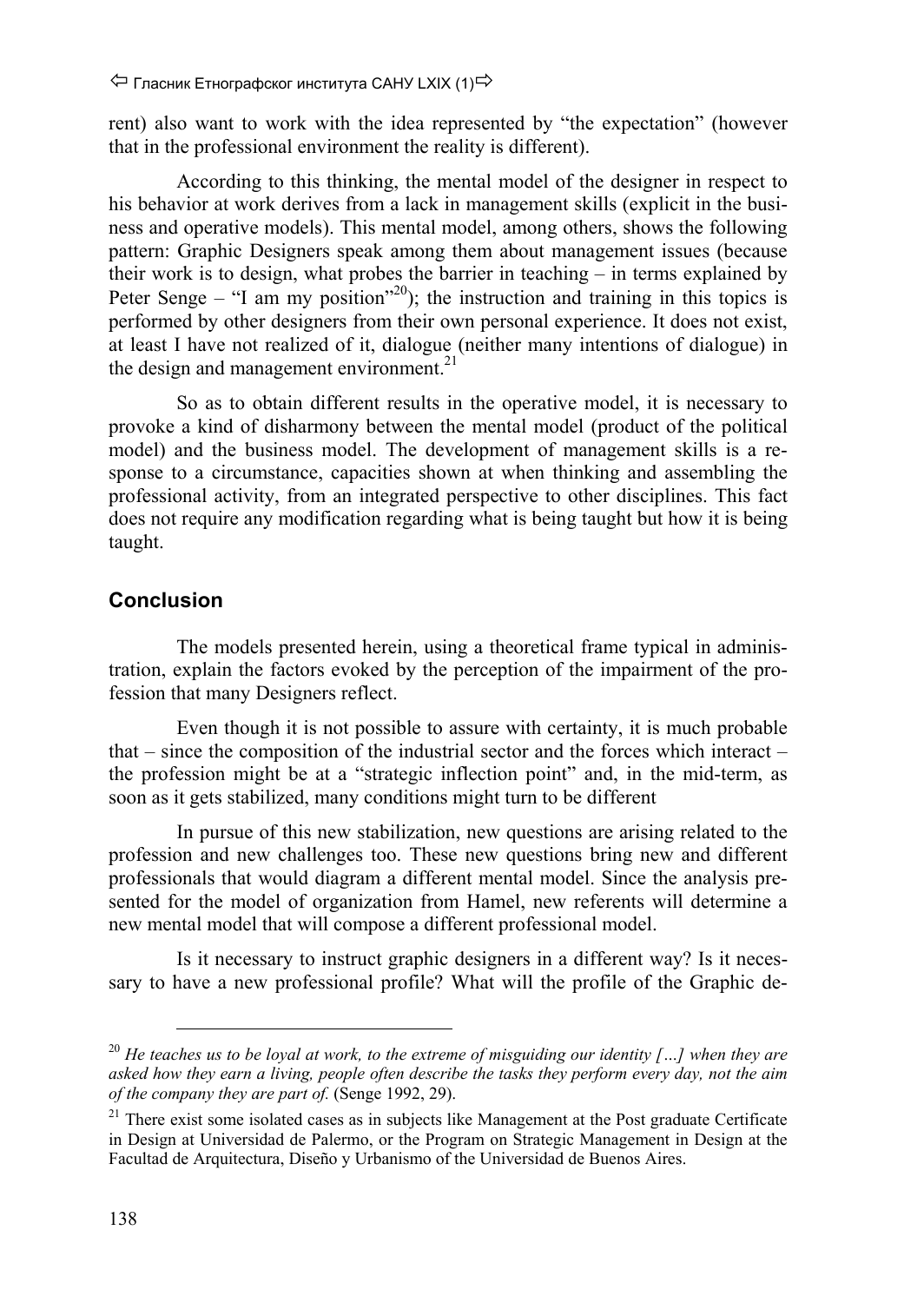signer in the XXI century be? The answers are not, in my opinion, in what is being taught but in how it is being taught. The development of management skills, do not necessarily need to be incorporated in the basic instruction but it is necessary that student understand that, nowadays - and this is deeply rooted in the profession - talent is necessary but not enough.

#### **References**

Adizes, Ichak. 1999. *Managing Corporate Lifecycle* Paramus: Prentice Hall.

- Belluccia, Raul. 2007. El diseño gráfico y su enseñanza. Ilusiones y desengaños. Buenos Aires: Editorial Paidós.
- Brea, Guillermo. 2006. *El muro de los lamentos*, http://foroalfa.org/es/articulo/67/ El\_muro\_de\_los\_lamentos
- Debate ForoAlfa. 2009. *¿Cuáles son las causas del deterioro de la profesión?*, http://foroalfa.org/es/debate/12/Cuales\_son\_las\_causas\_del\_deterioro\_de\_l a\_profesion
- Debate ForoAlfa. 2009. *¿Por qué es tan difícil conseguir trabajo como diseñador?* http://foroalfa.org/es/debate/13/Por que es tan dificil conseguir trabajo\_como\_disenador
- ForoAlfa, http://www.foroalfa.org/
- Goldratt, E. & Cox, J. 2007. *La meta. Un proceso de mejora continua.* (3ª.ed.). Buenos Aires: Ediciones Granica.
- Grove, Andy. 1997. *Sólo los paranoides sobreviven.* Buenos Aires: Ediciones Granica.
- Hamel, Gary. 2000. *Liderando la revolución.* Bogotá: Editorial Norma.
- Kofman, Fred. 2001. *Metamanagement. Tomo I. Principios.* Buenos Aires: Ediciones Granica S. A.
- Observatorio Global, http://www.observatoriolaboral.gob.mx/
- Perona, Román. *Diseñador* 2009. *"navaja suiza"*. http://foroalfa.org/es/articulo/ 193/Disenador\_navaja\_suiza
- Pierini, Adrián. 2008. *Diseñadores golondrina*. http://foroalfa.org/es/articulo/149/ Disenadores\_golondrina
- Porter, Michael. 1997. *Estrategia competitiva.* (23ª. Reimpresión). México: Compañía Editorial Continental, S.A. de C.V.
- Senge, Peter. 1992. *La quinta disciplina. Cómo impulsar el aprendizaje en la organización inteligente*. Barcelona: Ediciones Juan Granica.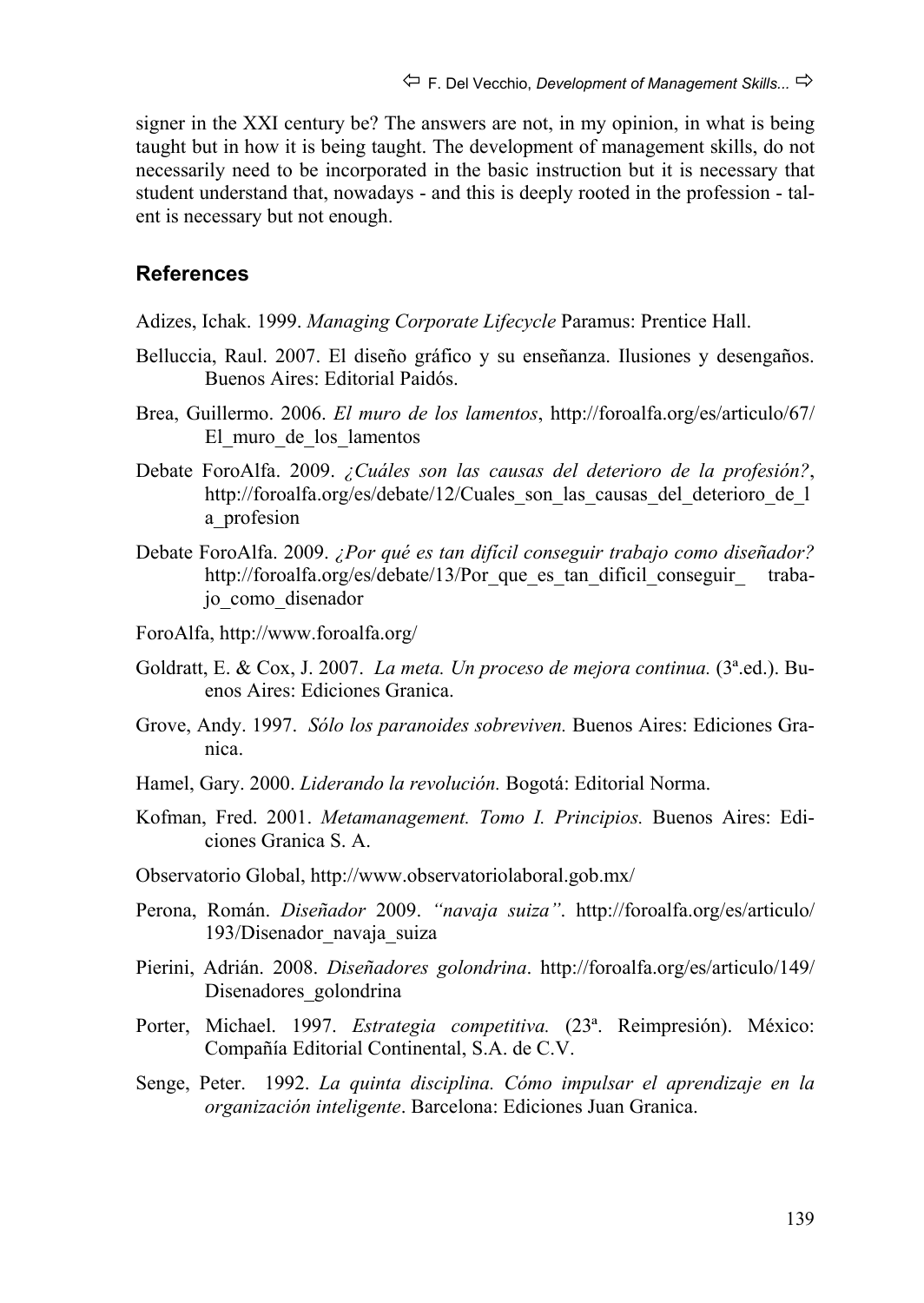#### **Фернандо Диего Дел Векио**

Универзитет Дел ЦЕМА, Буенос Аирес, Аргентина fdelvecchio@cema.edu.ar

# **Унапређивање вештина менаџерства за професионалне дизајнере: одговор на актуелну кризу у професији?**

У овом раду се анализира развој менаџерских вештина за профил професионалног дизајнера – "уметника-цртача", како се често погрешно категорише. У последњих неколико година, велики број студената и професионалаца из области дизајна најчешће изјављује: "Наша професија је потцењена!", и "Клијенти не цене мој рад!" Да ли је дизајн заиста потцењена професија у савременом друштву? Према резултатима истраживања тржишта рада у Мексику долази се до неких занимљивих закључака везаних за поменуту проблематику: друштво обично разуме разлику у професионалном (образовном) нивоу у, на пример администрацији, али не и између типова дизајнера. Што је ужа специјализација професионалних дизајнера, то је њихова прилагодљивост мања у другим областима дизајнирања, у поређењу са другим професијама, и проблем може настати у комуникацији са клијентом. У потрази за решењем, нужно је усавршавање дизајнера у овом смеру.

Пословни свет сваким даном постаје све сложенији и захтевнији, а по питању комуницирања – одређенији. Како постоје потешкоће у комуникацији долази и до проблема због чињенице да послодавци обично не желе да одвоје онолико новца колико дизајнер тврди да вреди његов рад. Пошто се овај рад награђује све мање (у смислу цене), превладава уверење да је дизајнерска професија потцењена.

Са појављивањем нових изазова, питања која из тога произилазе захтевају нова размишљања. Начин и правила комуницирања могу бити мање или више детаљно одређени, али само од људи, тј. од појединаца, зависи хоће ли добром комуникацијом остварити већу хармонију односа и бољу ефикасност организације.

Менаџмент у свим пословним и организационим активностима чини организација људи, како би ефективно постигли жељене циљеве и ефикасно обавили задатке. Менаџмент у дизајну треба истовремено да говори језиком бизниса и језиком дизајна.